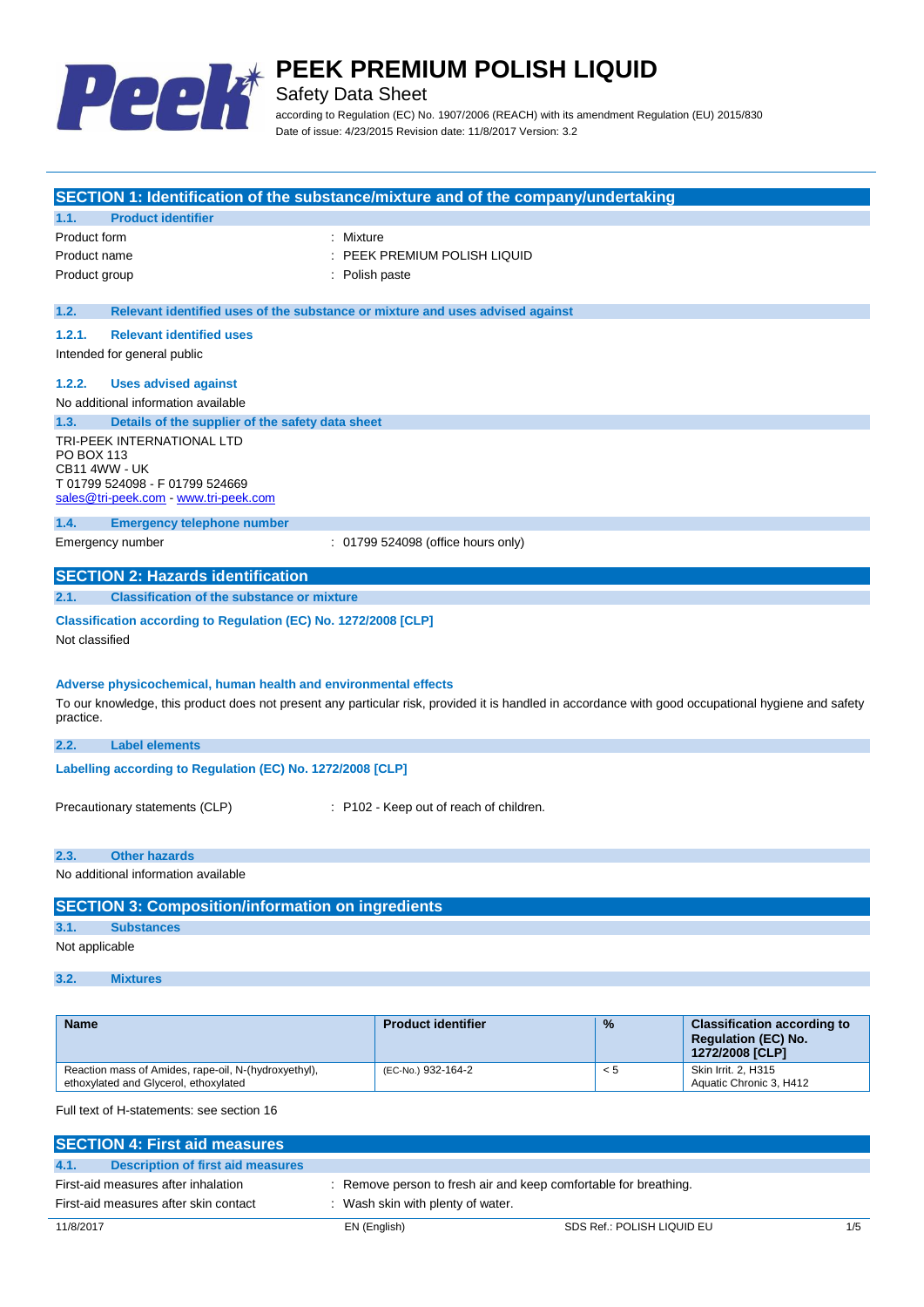# Safety Data Sheet

| according to Regulation (EC) No. 1907/2006 (REACH) with its amendment Regulation (EU) 2015/830                                                       |                                                                                                                                           |  |  |
|------------------------------------------------------------------------------------------------------------------------------------------------------|-------------------------------------------------------------------------------------------------------------------------------------------|--|--|
| First-aid measures after eye contact                                                                                                                 | : Rinse eyes with water as a precaution.                                                                                                  |  |  |
| First-aid measures after ingestion                                                                                                                   | : Call a poison center or a doctor if you feel unwell.                                                                                    |  |  |
| 4.2.<br>Most important symptoms and effects, both acute and delayed                                                                                  |                                                                                                                                           |  |  |
| No additional information available                                                                                                                  |                                                                                                                                           |  |  |
| 4.3.                                                                                                                                                 | Indication of any immediate medical attention and special treatment needed                                                                |  |  |
| Treat symptomatically.                                                                                                                               |                                                                                                                                           |  |  |
| <b>SECTION 5: Firefighting measures</b>                                                                                                              |                                                                                                                                           |  |  |
| 5.1.<br><b>Extinguishing media</b>                                                                                                                   |                                                                                                                                           |  |  |
| Suitable extinguishing media                                                                                                                         | : Water spray. Dry powder. Foam. Carbon dioxide.                                                                                          |  |  |
| 5.2.<br>Special hazards arising from the substance or mixture                                                                                        |                                                                                                                                           |  |  |
| Hazardous decomposition products in case of<br>fire                                                                                                  | : Toxic fumes may be released.                                                                                                            |  |  |
| 5.3.<br><b>Advice for firefighters</b>                                                                                                               |                                                                                                                                           |  |  |
| Protection during firefighting                                                                                                                       | Do not attempt to take action without suitable protective equipment. Self-contained breathing<br>apparatus. Complete protective clothing. |  |  |
| <b>SECTION 6: Accidental release measures</b>                                                                                                        |                                                                                                                                           |  |  |
| Personal precautions, protective equipment and emergency procedures<br>6.1.                                                                          |                                                                                                                                           |  |  |
| 6.1.1.<br>For non-emergency personnel                                                                                                                |                                                                                                                                           |  |  |
| Protective equipment                                                                                                                                 | : Safety glasses. Protective clothing. Gloves.                                                                                            |  |  |
| <b>Emergency procedures</b>                                                                                                                          | : Ventilate spillage area.                                                                                                                |  |  |
| 6.1.2.<br>For emergency responders                                                                                                                   |                                                                                                                                           |  |  |
| Protective equipment                                                                                                                                 | Do not attempt to take action without suitable protective equipment. For further information                                              |  |  |
|                                                                                                                                                      | refer to section 8: "Exposure controls/personal protection".                                                                              |  |  |
| 6.2.<br><b>Environmental precautions</b>                                                                                                             |                                                                                                                                           |  |  |
| Avoid release to the environment.                                                                                                                    |                                                                                                                                           |  |  |
| 6.3.<br>Methods and material for containment and cleaning up                                                                                         |                                                                                                                                           |  |  |
| : Contain released substance, pump into suitable containers. Collect spillage.<br>For containment<br>: Take up liquid spill into absorbent material. |                                                                                                                                           |  |  |
| Methods for cleaning up<br>Other information                                                                                                         | : Dispose of materials or solid residues at an authorized site.                                                                           |  |  |
| 6.4.<br><b>Reference to other sections</b>                                                                                                           |                                                                                                                                           |  |  |
| For further information refer to section 13.                                                                                                         |                                                                                                                                           |  |  |
| <b>SECTION 7: Handling and storage</b>                                                                                                               |                                                                                                                                           |  |  |
| 7.1.<br><b>Precautions for safe handling</b>                                                                                                         |                                                                                                                                           |  |  |
| Precautions for safe handling                                                                                                                        | Ensure good ventilation of the work station. Wear personal protective equipment.                                                          |  |  |
| Hygiene measures                                                                                                                                     | Do not eat, drink or smoke when using this product. Always wash hands after handling the                                                  |  |  |
|                                                                                                                                                      | product.                                                                                                                                  |  |  |
| 7.2.<br>Conditions for safe storage, including any incompatibilities                                                                                 |                                                                                                                                           |  |  |
| Storage conditions                                                                                                                                   | : Store in a well-ventilated place. Keep cool.                                                                                            |  |  |
| Storage temperature<br>Storage area                                                                                                                  | : $< 25 °C$                                                                                                                               |  |  |
| Special rules on packaging                                                                                                                           | Store in a well-ventilated place.<br>: Keep only in original container.                                                                   |  |  |
| 7.3.                                                                                                                                                 |                                                                                                                                           |  |  |
| <b>Specific end use(s)</b><br>No additional information available                                                                                    |                                                                                                                                           |  |  |
|                                                                                                                                                      |                                                                                                                                           |  |  |
| <b>SECTION 8: Exposure controls/personal protection</b><br><b>Control parameters</b><br>8.1.                                                         |                                                                                                                                           |  |  |
| No additional information available                                                                                                                  |                                                                                                                                           |  |  |
|                                                                                                                                                      |                                                                                                                                           |  |  |
| 8.2.<br><b>Exposure controls</b>                                                                                                                     |                                                                                                                                           |  |  |
| Appropriate engineering controls                                                                                                                     | : Ensure good ventilation of the work station.                                                                                            |  |  |
|                                                                                                                                                      |                                                                                                                                           |  |  |
| Materials for protective clothing:                                                                                                                   |                                                                                                                                           |  |  |

No special required clothing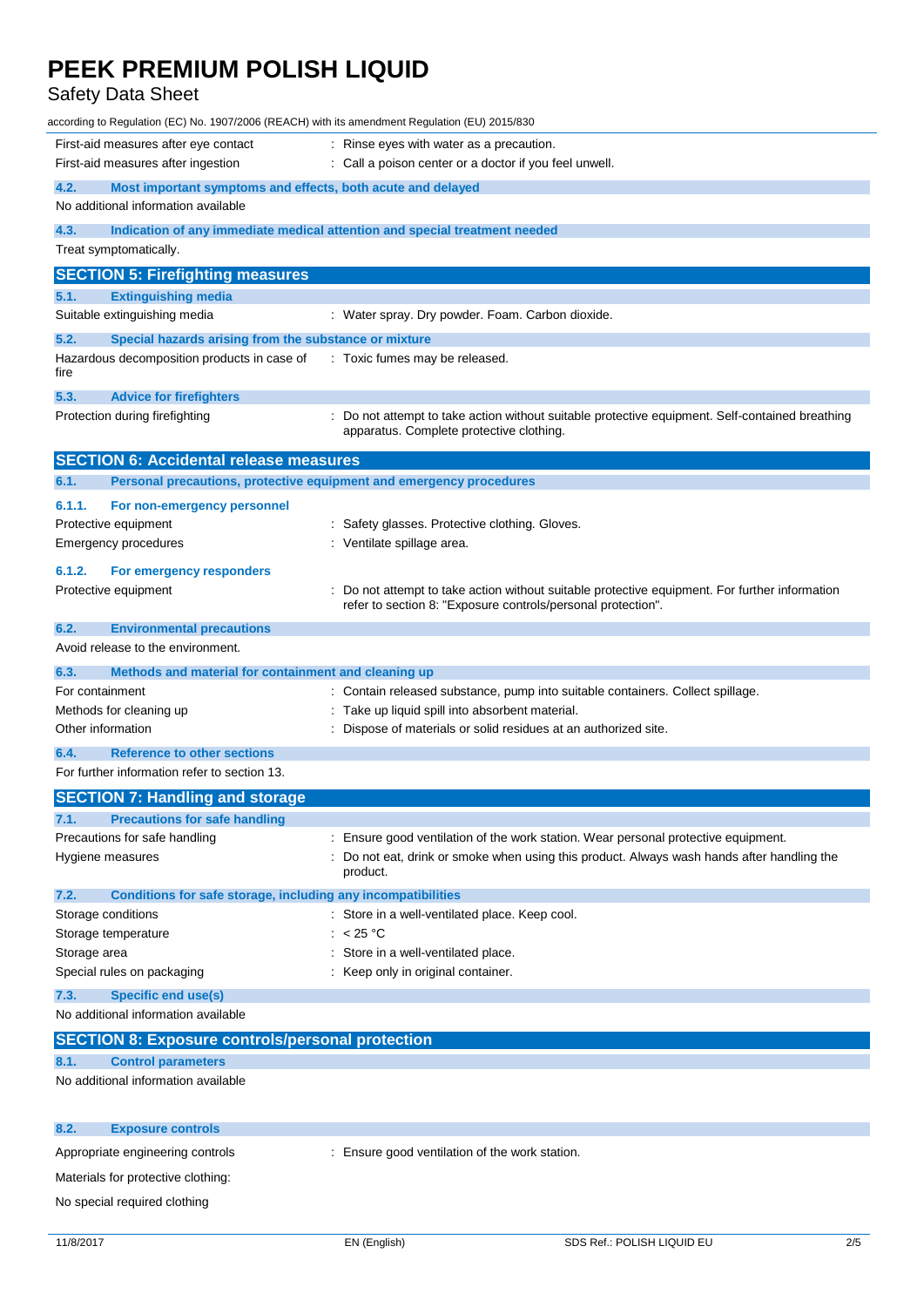# Safety Data Sheet

according to Regulation (EC) No. 1907/2006 (REACH) with its amendment Regulation (EU) 2015/830

Hand protection:

Not required for normal conditions of use

Eye protection:

No special eye protection equipment recommended under normal conditions of use

Skin and body protection:

No special clothing/skin protection equipment is recommended under normal conditions of use

Respiratory protection:

No special respiratory protection equipment is recommended under normal conditions of use with adequate ventilation

Environmental exposure controls : Avoid release to the environment.

| <b>SECTION 9: Physical and chemical properties</b>            |                             |  |
|---------------------------------------------------------------|-----------------------------|--|
| Information on basic physical and chemical properties<br>9.1. |                             |  |
| Physical state                                                | : Liquid                    |  |
| Appearance                                                    | Liquid.                     |  |
| Colour                                                        | light blue.                 |  |
| Odour                                                         | Ammoniacal.                 |  |
| Odour threshold                                               | No data available           |  |
| рH                                                            | No data available           |  |
| Relative evaporation rate (butylacetate=1)                    | No data available           |  |
| Melting point                                                 | Not applicable              |  |
| Freezing point                                                | No data available           |  |
| Boiling point                                                 | No data available           |  |
| Flash point                                                   | >100 °C                     |  |
| Auto-ignition temperature                                     | No data available           |  |
| Decomposition temperature                                     | No data available           |  |
| Flammability (solid, gas)                                     | Not applicable              |  |
| Vapour pressure                                               | No data available           |  |
| Relative vapour density at 20 °C                              | No data available           |  |
| Relative density                                              | No data available           |  |
| Density                                                       | $0.98 - 1$                  |  |
| Solubility                                                    | Slightly soluble in: Water. |  |
| Log Pow                                                       | No data available           |  |
| Viscosity, kinematic                                          | No data available           |  |
| Viscosity, dynamic                                            | No data available           |  |
| <b>Explosive properties</b>                                   | No data available           |  |
| Oxidising properties                                          | No data available           |  |
| <b>Explosive limits</b>                                       | No data available           |  |
| 9.2.<br><b>Other information</b>                              |                             |  |
| VOC content - Regulatory<br>555 g/l<br>÷                      |                             |  |
| <b>SECTION 10: Stability and reactivity</b>                   |                             |  |

| 10.1. | <b>Reactivity</b> |
|-------|-------------------|
|       |                   |

The product is non-reactive under normal conditions of use, storage and transport.

## **10.2. Chemical stability**

Stable under normal conditions.

## **10.3. Possibility of hazardous reactions**

No dangerous reactions known under normal conditions of use.

## **10.4. Conditions to avoid**

None under recommended storage and handling conditions (see section 7).

## **10.5. Incompatible materials**

No additional information available

**10.6. Hazardous decomposition products**

Under normal conditions of storage and use, hazardous decomposition products should not be produced.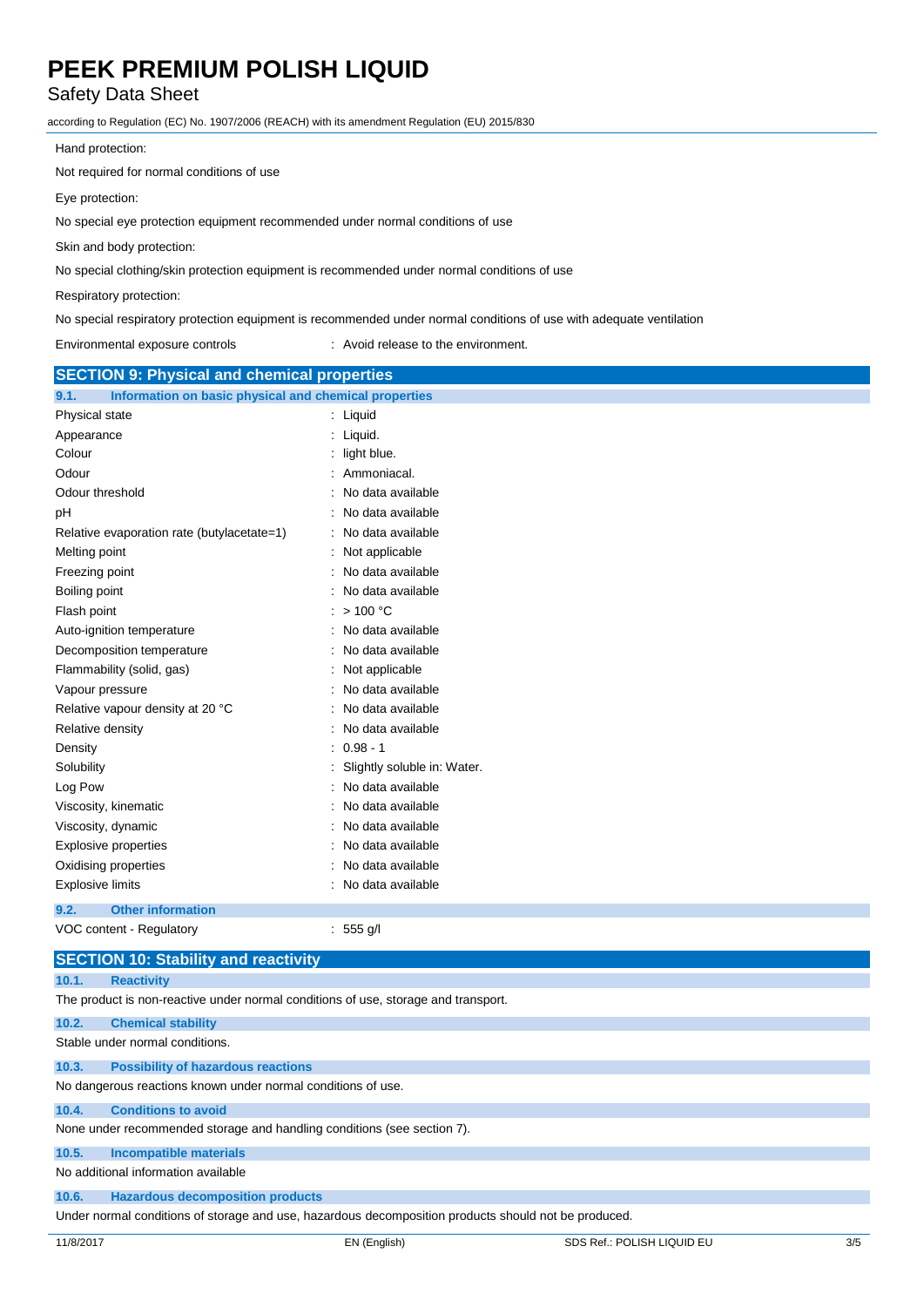Safety Data Sheet

according to Regulation (EC) No. 1907/2006 (REACH) with its amendment Regulation (EU) 2015/830

| <b>SECTION 11: Toxicological information</b>                                                                                                 |                                                                                                                          |  |  |
|----------------------------------------------------------------------------------------------------------------------------------------------|--------------------------------------------------------------------------------------------------------------------------|--|--|
| Information on toxicological effects<br>11.1.                                                                                                |                                                                                                                          |  |  |
| Acute toxicity                                                                                                                               | : Not classified                                                                                                         |  |  |
| Skin corrosion/irritation<br>Serious eye damage/irritation<br>Respiratory or skin sensitisation<br>Germ cell mutagenicity<br>Carcinogenicity | Not classified<br>Not classified<br>Not classified<br>Not classified<br>Not classified                                   |  |  |
| Reproductive toxicity<br>STOT-single exposure                                                                                                | Not classified<br>Not classified                                                                                         |  |  |
| STOT-repeated exposure<br>Aspiration hazard                                                                                                  | Not classified<br>Not classified                                                                                         |  |  |
| <b>SECTION 12: Ecological information</b>                                                                                                    |                                                                                                                          |  |  |
| 12.1.<br><b>Toxicity</b>                                                                                                                     |                                                                                                                          |  |  |
| Ecology - general                                                                                                                            | The product is not considered harmful to aquatic organisms nor to cause long-term adverse<br>effects in the environment. |  |  |
| 12.2.<br><b>Persistence and degradability</b>                                                                                                |                                                                                                                          |  |  |
| No additional information available                                                                                                          |                                                                                                                          |  |  |
| 12.3.<br><b>Bioaccumulative potential</b>                                                                                                    |                                                                                                                          |  |  |
| No additional information available                                                                                                          |                                                                                                                          |  |  |
| 12.4.<br><b>Mobility in soil</b>                                                                                                             |                                                                                                                          |  |  |
| No additional information available                                                                                                          |                                                                                                                          |  |  |
| 12.5.<br><b>Results of PBT and vPvB assessment</b>                                                                                           |                                                                                                                          |  |  |
| No additional information available                                                                                                          |                                                                                                                          |  |  |
| <b>Other adverse effects</b><br>12.6.                                                                                                        |                                                                                                                          |  |  |
| No additional information available                                                                                                          |                                                                                                                          |  |  |
| <b>SECTION 13: Disposal considerations</b>                                                                                                   |                                                                                                                          |  |  |
| 13.1.<br><b>Waste treatment methods</b>                                                                                                      |                                                                                                                          |  |  |
| Regional legislation (waste)                                                                                                                 | Disposal must be done according to official regulations.                                                                 |  |  |
| Waste treatment methods                                                                                                                      | Dispose of contents/container in accordance with licensed collector's sorting instructions.                              |  |  |

#### **SECTION 14: Transport information** IN ADR / RID / IMDG / IATA / ADN

| IN accordance with ADR / RID / IMDG / IATA / ADN |                                   |                |                |                |
|--------------------------------------------------|-----------------------------------|----------------|----------------|----------------|
| <b>ADR</b>                                       | <b>IMDG</b>                       | <b>IATA</b>    | <b>ADN</b>     | <b>RID</b>     |
| 14.1.<br><b>UN number</b>                        |                                   |                |                |                |
| Not applicable                                   | Not applicable                    | Not applicable | Not applicable | Not applicable |
| 14.2.<br>UN proper shipping name                 |                                   |                |                |                |
| Not applicable                                   | Not applicable                    | Not applicable | Not applicable | Not applicable |
| Not applicable                                   | Not applicable                    | Not applicable | Not applicable | Not applicable |
|                                                  |                                   |                |                |                |
| 14.3.                                            | <b>Transport hazard class(es)</b> |                |                |                |
| Not applicable                                   | Not applicable                    | Not applicable | Not applicable | Not applicable |
| Not applicable                                   | Not applicable                    | Not applicable | Not applicable | Not applicable |
| 14.4.<br><b>Packing group</b>                    |                                   |                |                |                |
| Not applicable                                   | Not applicable                    | Not applicable | Not applicable | Not applicable |
| <b>Environmental hazards</b><br>14.5.            |                                   |                |                |                |
| Not applicable                                   | Not applicable                    | Not applicable | Not applicable | Not applicable |
| No supplementary information available           |                                   |                |                |                |

### **14.6. Special precautions for user**

- **- Overland transport**
- Not applicable